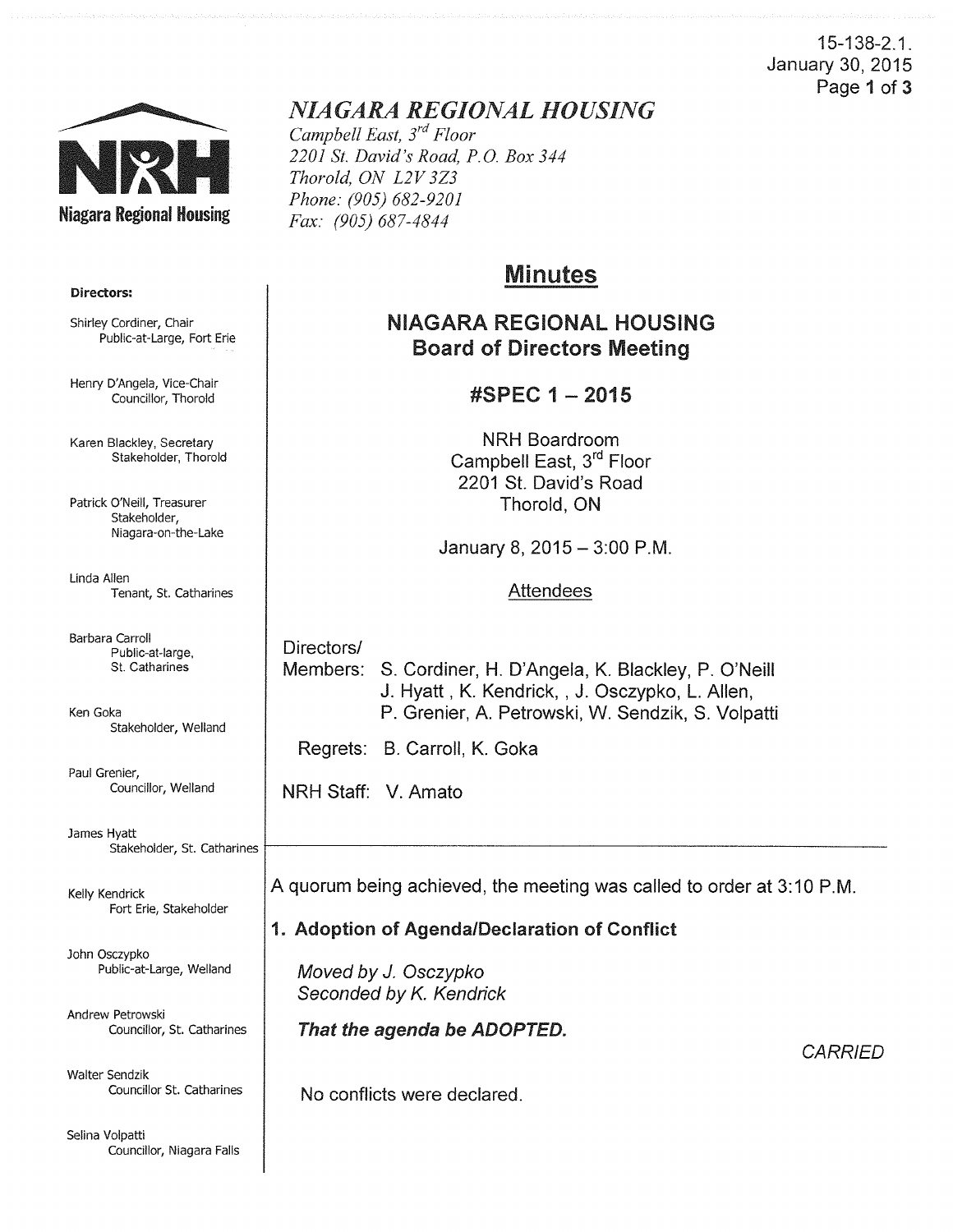#### 2. Approval of Minutes

2.1. Minutes of the November 28, 2014 Meeting

Moved by K. Blackley Seconded by *H.* D'Angela

That the minutes of the November 28, 2015 meeting be APPROVED.

2.2. Business Arising

Closed Session- 3:13P.M.

Moved by W. Sendzik Seconded by P. O'Neill

#### That the NRH Board of Directors MOVE INTO closed session to consider information of a confidential nature regarding labour relations or employee negotiations - approval of new General Manager.

2.2.1. Approval of new General Manager

2.2.A. 3:40 P.M. Moved by W. Sendzik Seconded by P. O'Neill

That the NRH Board of Directors RISE with report.

The Chair was authorized to send offer of employment to the candidate recommended by the Recruitment Committee.

Action by: S. Cordiner

3. Next Meeting

Regional Councillor orientation directly following today's meeting

Friday, January 30, 2014 NRH Board Room Campbell East, 3<sup>rd</sup> floor 2201 St. David's Road, Thorold, ON **CARRIED** 

**CARRIED** 

**CARRIED**